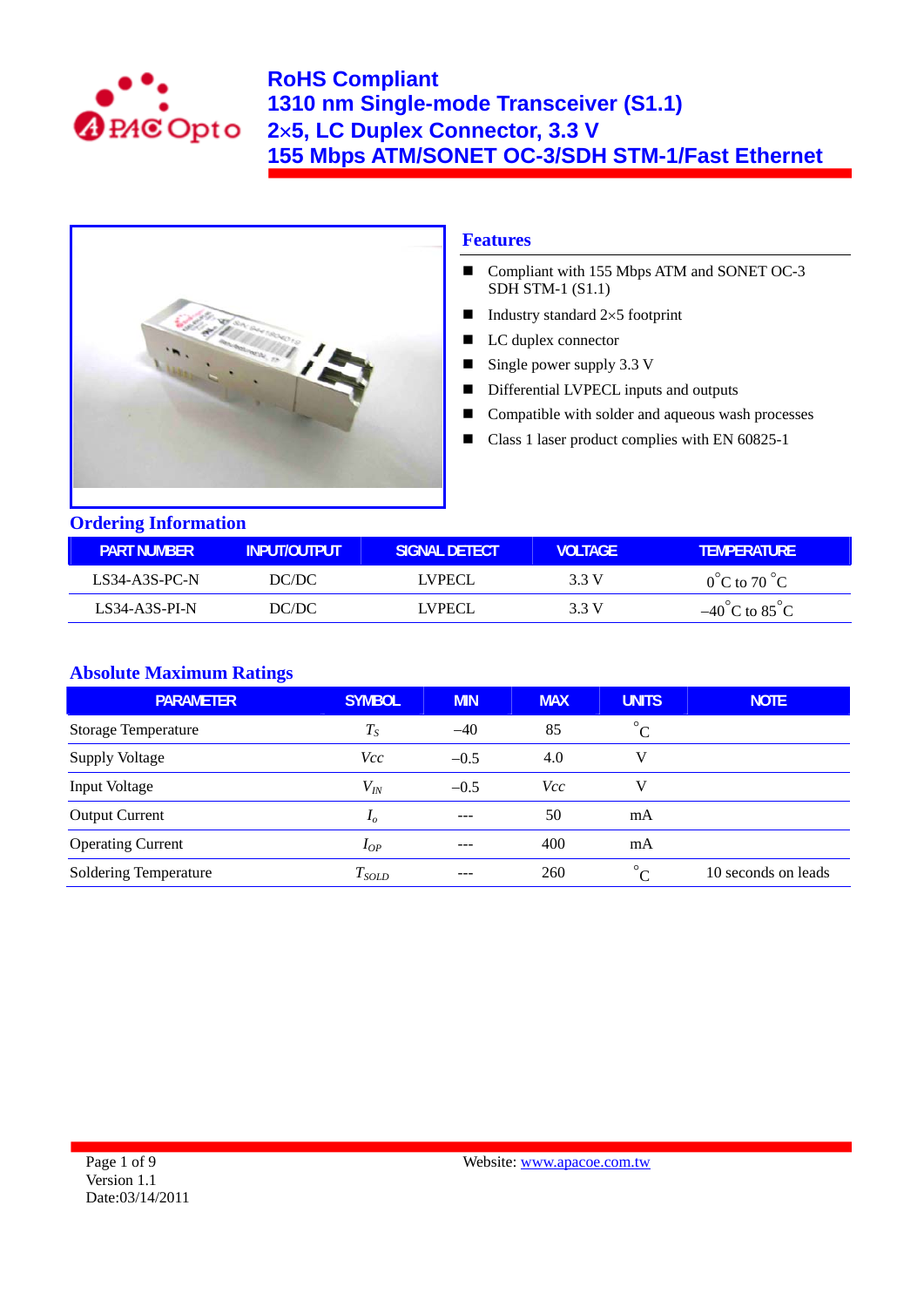

## **Operating Environment**

| <b>PARAMETER</b>                                       | <b>SYMBOL</b> | <b>MIN</b> | <b>MAX</b> | <b>UNITS</b> | <b>NOTE</b> |
|--------------------------------------------------------|---------------|------------|------------|--------------|-------------|
| <b>Case Operating Temperature</b><br>$(LS34-A3S-PC-N)$ | $1 \, \sigma$ |            | 70         |              |             |
| <b>Case Operating Temperature</b><br>$(LS34-A3S-PI-N)$ |               | $-40$      | 85         |              |             |
| <b>Supply Voltage</b>                                  | Vcc           | 3.1        | 3.5        |              |             |

# **Transmitter Electro-optical Characteristics**

# $(*Vcc* = 3.1 V to 3.5 V, T<sub>C</sub> = 0<sup>°</sup>C to 70<sup>°</sup>C (-40<sup>°</sup>C to 85<sup>°</sup>C)$

| <b>PARAMETER</b>                    | <b>SYMBOL</b>     | <b>MIN</b> | TYP. | <b>MAX</b> | <b>UNITS</b> | <b>NOTE</b>                                                                 |
|-------------------------------------|-------------------|------------|------|------------|--------------|-----------------------------------------------------------------------------|
| Data Rate                           | B                 | 50         | 155  | 200        | Mb/s         |                                                                             |
| <b>Output Optical Power</b>         |                   |            |      | $-8$       |              |                                                                             |
| $9/125 \mu m$ fiber                 | Pout              | $-15$      |      |            | dBm          | Average                                                                     |
| <b>Extinction Ratio</b>             | ER                | 8.2        |      |            | dB           |                                                                             |
| Center Wavelength                   | $\lambda_C$       | 1261       | 1310 | 1360       | nm           |                                                                             |
| Spectral Width (RMS)                | $\Delta \lambda$  |            |      | 4          | nm           |                                                                             |
| Rise/Fall Time $(10-90%)$           | $T_{r,f}$         | ---        |      | 2          | ns           |                                                                             |
| Output Eye                          |                   |            |      |            |              | Compliant with Telcordia GR-253-CORE Issue 3 and ITU-T recommendation G-957 |
| Power Supply Current                | $I_{CC}$          |            |      | 120        | mA           | Note 1                                                                      |
| Disable input voltage-High          | $T_{dis}$         | 2.2        |      |            | V            |                                                                             |
| Disable input voltage-Low           | $T_{dis}$         |            |      | 0.6        | V            |                                                                             |
| Transmitter Data Input Voltage-High | $V_{IH} - V_{CC}$ | $-1.1$     |      | $-0.74$    | V            | Note 2                                                                      |
| Transmitter Data Input Voltage-Low  | $V_{IL}-V_{CC}$   | $-2.0$     |      | $-1.58$    | V            | Note 2                                                                      |

Note 1: Not including the terminations.

Note 2: These inputs are compatible with 10K, 10KH and 100K ECL and PECL input.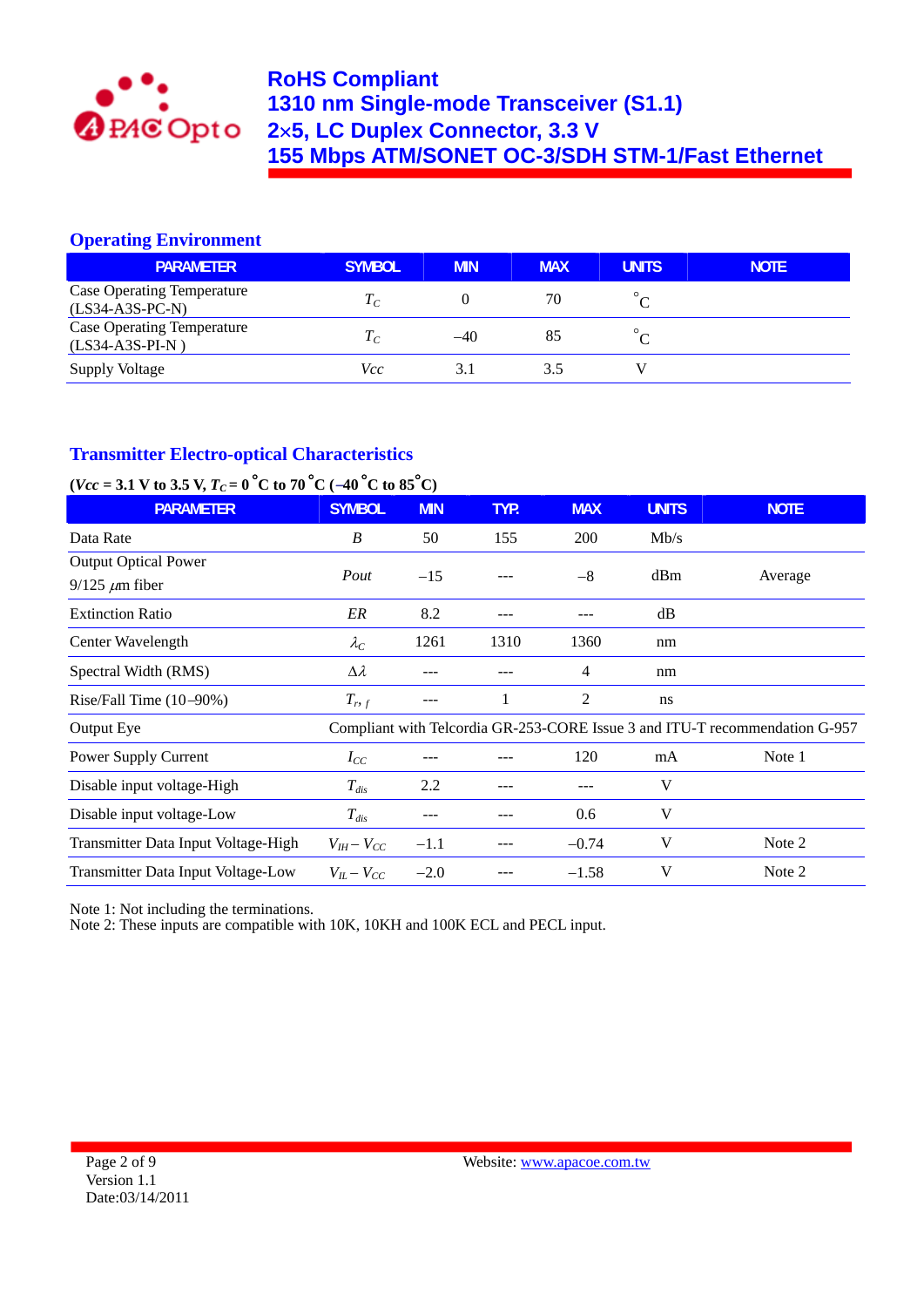

## **Receiver Electro-optical Characteristics**

### $(*Vcc* = 3.1 V to 3.5 V, *Tc* = 0<sup>°</sup>C to 70<sup>°</sup>C (-40<sup>°</sup>C to 85<sup>°</sup>C)$

| <b>PARAMETER</b>                                  | <b>SYMBOL</b>     | <b>MIN</b> | TYP. | <b>MAX</b> | <b>UNITS</b> | <b>NOTE</b> |
|---------------------------------------------------|-------------------|------------|------|------------|--------------|-------------|
| Data Rate                                         | B                 | 50         | 155  | 200        | Mb/s         |             |
| <b>Optical Input Power -maximum</b>               | $P_{I\!N}$        | $\theta$   |      |            | dBm          | Note 1      |
| Optical Input Power -minimum<br>(Sensitivity)     | $P_{I\!N}$        |            |      | $-34$      | dBm          | Note 1      |
| <b>Operating Center Wavelength</b>                | $\lambda_C$       | 1260       |      | 1610       | nm           |             |
| <b>Signal Detect-Asserted</b>                     | $P_A$             | ---        |      | $-34$      | dBm          | Average     |
| <b>Signal Detect-Deasserted</b>                   | $P_D$             | $-45$      |      |            | dBm          | Average     |
| Signal Detect-Hysteresis                          | $P_A - P_D$       | 1.0        |      |            | dB           |             |
| Signal Detect Output voltage - High               | $V_{OH}-V_{CC}$   | $-1.1$     |      | $-0.74$    | $\mathbf V$  | Note 2      |
| Signal Detect Output voltage - Low                | $V_{OL}-V_{CC}$   | $-2.0$     |      | $-1.58$    | V            | Note 2      |
| Power Supply Current                              | $I_{CC}$          |            |      | 100        | mA           | Note 3      |
| Data Output Rise, Fall Time<br>$(10\% \sim 90\%)$ | $T_{r,f}$         | ---        |      | 2          | ns           |             |
| Data Output Voltage-High                          | $V_{OH}-V_{CC}$   | $-1.1$     |      | $-0.74$    | V            | Note 2      |
| Data Output Voltage-Low                           | $V_{OL} - V_{CC}$ | $-2.0$     |      | $-1.58$    | V            | Note 2      |

Note 1: The input data is at 155.52 Mbps,  $2^{23}$ -1 PRBS data pattern with 72 "1"s and 72 "0"s inserted per the ITU-T recommendation G.958 Appendix 1. The receiver is guaranteed to provide output data with Bit Error Rate (BER) better than or equal to  $1 \times 10^{-10}$ .<br>Note 2: These outputs are compatible with 10K, 10KH and 100K ECL and PECL input.

Note 3: The current excludes the output load current.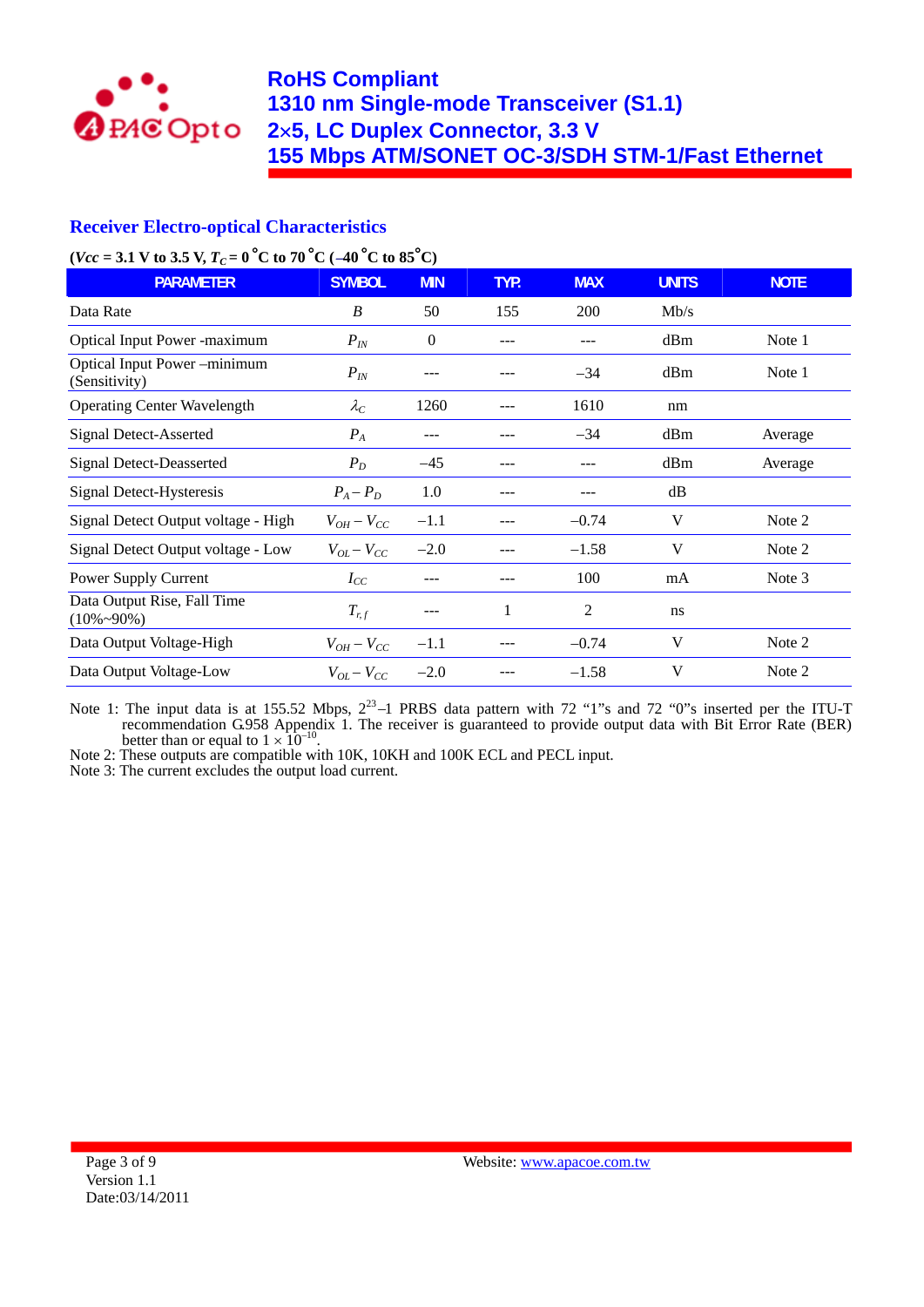

## **Block Diagram of Transceiver**



#### **Transmitter Section**

The transmitter section consists of a 1310 nm InGaAsP laser in an eye safe optical subassembly (OSA) which mates to the fiber cable. The laser OSA is driven by a LD driver IC which converts differential input LVPECL logic signals into an analog laser driving current.

#### **Transmitter Disable**

Transmitter Disable is a TTL control pin. To disable the module, connect this pin to +3.3 V TTL logic high "1". While, to enable module connect to TTL logic low "0".

#### **Receiver Section**

The receiver utilizes an InGaAs PIN photodiode mounted together with a trans-impedance preamplifier IC in an OSA. This OSA is connected to a circuit providing post-amplification quantization, and optical signal detection.

#### **Receiver Signal Detect**

Signal Detect is a basic fiber failure indicator. This is a single-ended LVPECL output. As the input optical power is decreased, Signal Detect will switch from high to low (deassert point) somewhere between sensitivity and the no light input level. As the input optical power is increased from very low levels, Signal Detect will switch back from low to high (assert point). The assert level will be at least 1.0 dB higher than the deassert level.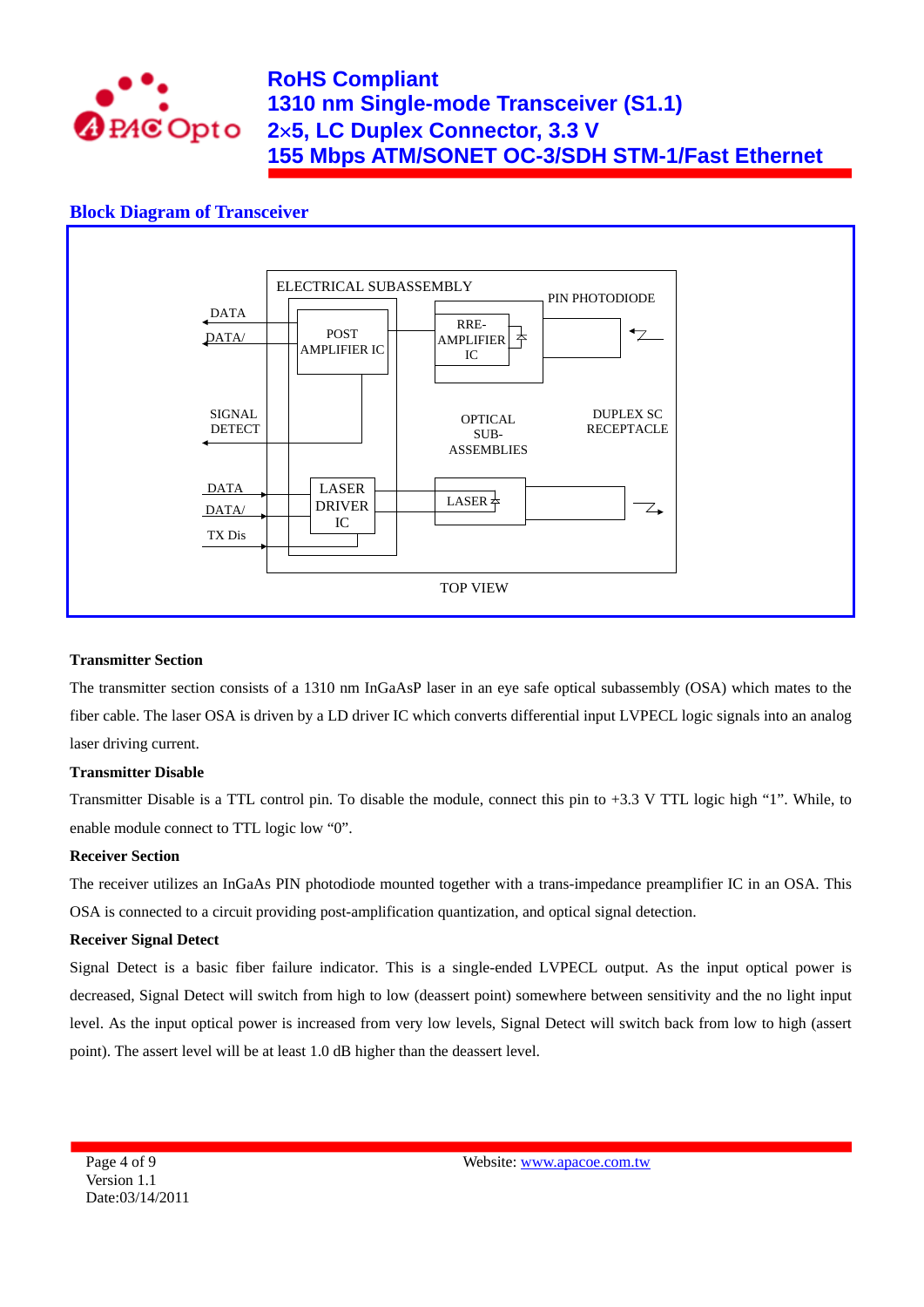

## **Connection Diagram**



| <b>PIN</b>     | <b>SYMBOL</b> | <b>DESCRIPTION</b>                                                                                                                                                                                                                                                                                                                                                                                                                                                                                                                                                                                                                                                                                                                                |
|----------------|---------------|---------------------------------------------------------------------------------------------------------------------------------------------------------------------------------------------------------------------------------------------------------------------------------------------------------------------------------------------------------------------------------------------------------------------------------------------------------------------------------------------------------------------------------------------------------------------------------------------------------------------------------------------------------------------------------------------------------------------------------------------------|
| $\mathbf{1}$   | RX GND        | Receiver Signal Ground.<br>Directly connect this pin to the receiver ground plane.                                                                                                                                                                                                                                                                                                                                                                                                                                                                                                                                                                                                                                                                |
| $\overline{2}$ | $V_{CCR}$     | Receiver Power Supply<br>Provide +3.3 Vdc via the recommended receiver power supply filter circuit. Locate the power supply filter<br>circuit as close as possible to the $V_{CCR}$ pin.                                                                                                                                                                                                                                                                                                                                                                                                                                                                                                                                                          |
| 3              | $\cal SD$     | Signal Detect.<br>Normal optical input levels to the receiver result in a logic "1" output, $V_{OH}$ , asserted. Low input optical levels<br>to the receiver result in a fault condition indicated by a logic "0" output $V_{OL}$ , deasserted Signal Detect is a<br>single-ended LVPECL output. SD can be terminated with LVPECL techniques via 50 $\Omega$ to $V_{CCR}$ – 2 V.<br>Alternatively, SD can be loaded with a 180 $\Omega$ resistor to RX GND to conserve electrical power with small<br>compromise to signal quality. If Signal Detect output is not used, leave it open-circuited. This Signal Detect<br>output can be used to drive a LVPECL input on an upstream circuit, such as, Signal Detect input or Loss of<br>Signal-bar. |
| $\overline{4}$ | $RD-$         | RD- is an open-emitter output circuit.<br>Terminate this high-speed differential LVPECL output with standard LVPECL techniques at the follow-on<br>device input pin. (See recommended circuit schematic)                                                                                                                                                                                                                                                                                                                                                                                                                                                                                                                                          |
| 5              | $RD+$         | $RD+$ is an open-emitter output circuit.<br>Terminate this high-speed differential LVPECL output with standard LVPECL techniques at the follow-on<br>device input pin. (See recommended circuit schematic)                                                                                                                                                                                                                                                                                                                                                                                                                                                                                                                                        |
| 6              | $V_{CCT}$     | Transmitter Power Supply.<br>Provide +3.3 Vdc via the recommended transmitter power supply filter circuit. Locate the power supply filter<br>circuit as close as possible to the $V_{CCT}$ pin.                                                                                                                                                                                                                                                                                                                                                                                                                                                                                                                                                   |
| $\overline{7}$ | TX GND        | Transmitter Signal Ground.<br>Directly connect this pin to the transmitter signal ground plane. Directly connect this pin to the transmitter<br>ground plane.                                                                                                                                                                                                                                                                                                                                                                                                                                                                                                                                                                                     |
| 8              | $TX_{DIS}$    | Transmitter Disable.<br>Connect this pin to +3.3V TTL logic high "1" to disable transmitter. To enable module connect to TTL logic<br>low "0" or open.                                                                                                                                                                                                                                                                                                                                                                                                                                                                                                                                                                                            |
| 9              | $TD+$         | Transmitter Data In.<br>Terminate this high-speed differential LVPECL input with standard LVPECL techniques at the transmitter<br>input pin. (See recommended circuit schematic)                                                                                                                                                                                                                                                                                                                                                                                                                                                                                                                                                                  |
| 10             | $TD-$         | Transmitter Data In-Bar.<br>Terminate this high-speed differential LVPECL input with standard LVPECL techniques at the transmitter<br>input pin. (See recommended circuit schematic)                                                                                                                                                                                                                                                                                                                                                                                                                                                                                                                                                              |

Website: www.apacoe.com.tw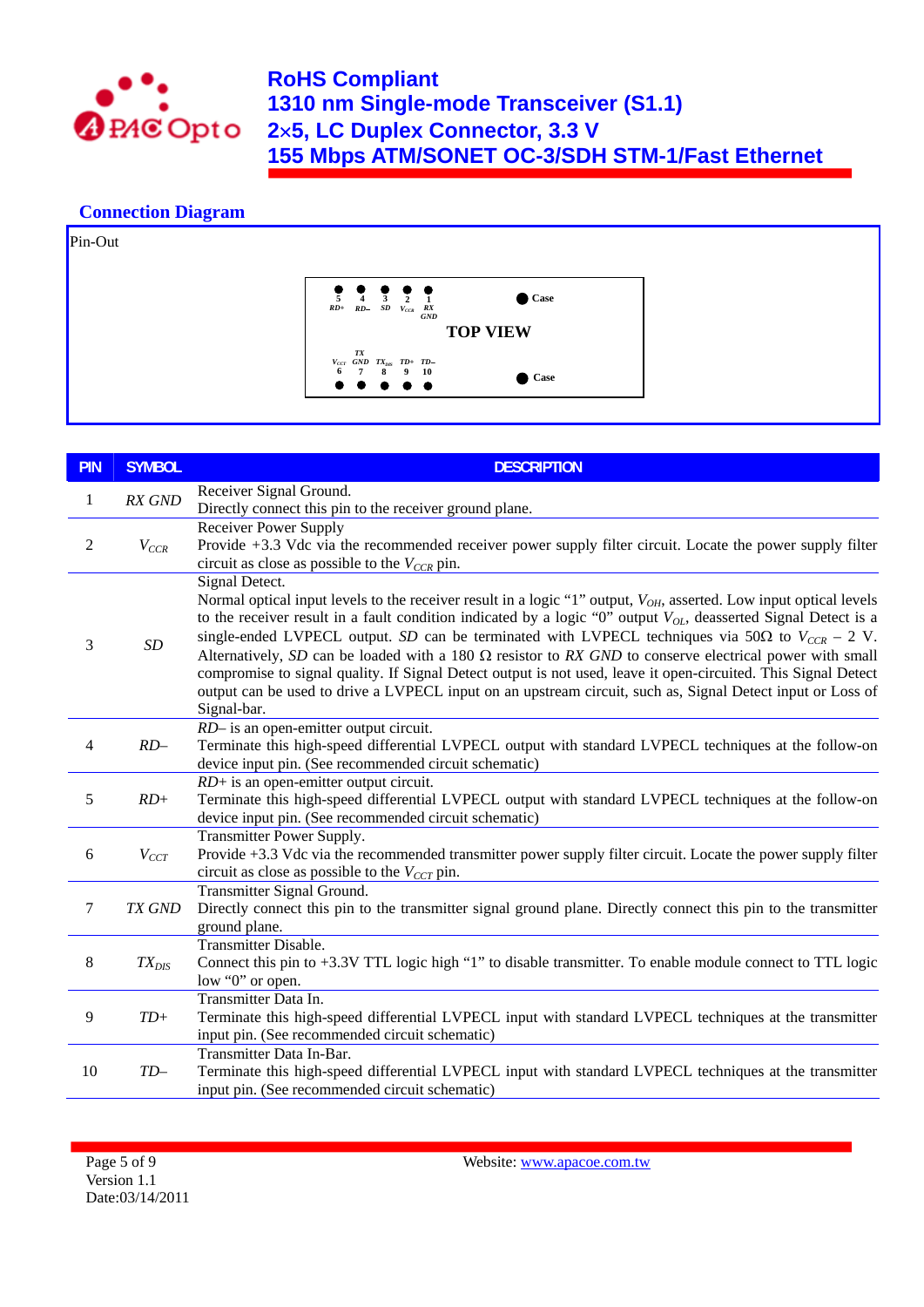

## **Recommended Circuit Schematic**



In order to get proper functionality, a recommended circuit is provided in above recommended circuit schematic. When designing the circuit interface, there are a few fundamental guidelines to follow.

- (1) The differential data lines should be treated as 50  $\Omega$  Micro strip or strip line transmission lines. This will help to minimize the parasitic inductance and capacitance effects. Locate termination at the received signal end of the transmission line. The length of these lines should be kept short and of equal length.
- (2) For the high speed signal lines, differential signals should be used, not single-ended signals, and these differential signals need to be loaded symmetrically to prevent unbalanced currents which will cause distortion in the signal.
- (3) Multi layer plane PCB is best for distribution of  $V_{CC}$ , returning ground currents, forming transmission lines and shielding, Also, it is important to suppress noise from influencing the fiber-optic transceiver performance, especially the receiver circuit.
- (4) A separate proper power supply filter circuits shown in Figure for the transmitter and receiver sections. These filter circuits suppress  $V_{CC}$  noise over a broad frequency range, this prevents receiver sensitivity degradation due to  $V_{CC}$  noise.
- (5) Surface-mount components are recommended. Use ceramic bypass capacitors for the 0.1 *µ*F capacitors and a surface-mount coil inductor for  $1 \mu$ H inductor. Ferrite beads can be used to replace the coil inductors when using quieter *V<sub>CC</sub>* supplies, but a coil inductor is recommended over a ferrite bead. All power supply components need to be placed physically next to the  $V_{CC}$  pins of the receiver and transmitter.
- (6) Use a good, uniform ground plane with a minimum number of holes to provide a low-inductance ground current return for the power supply currents.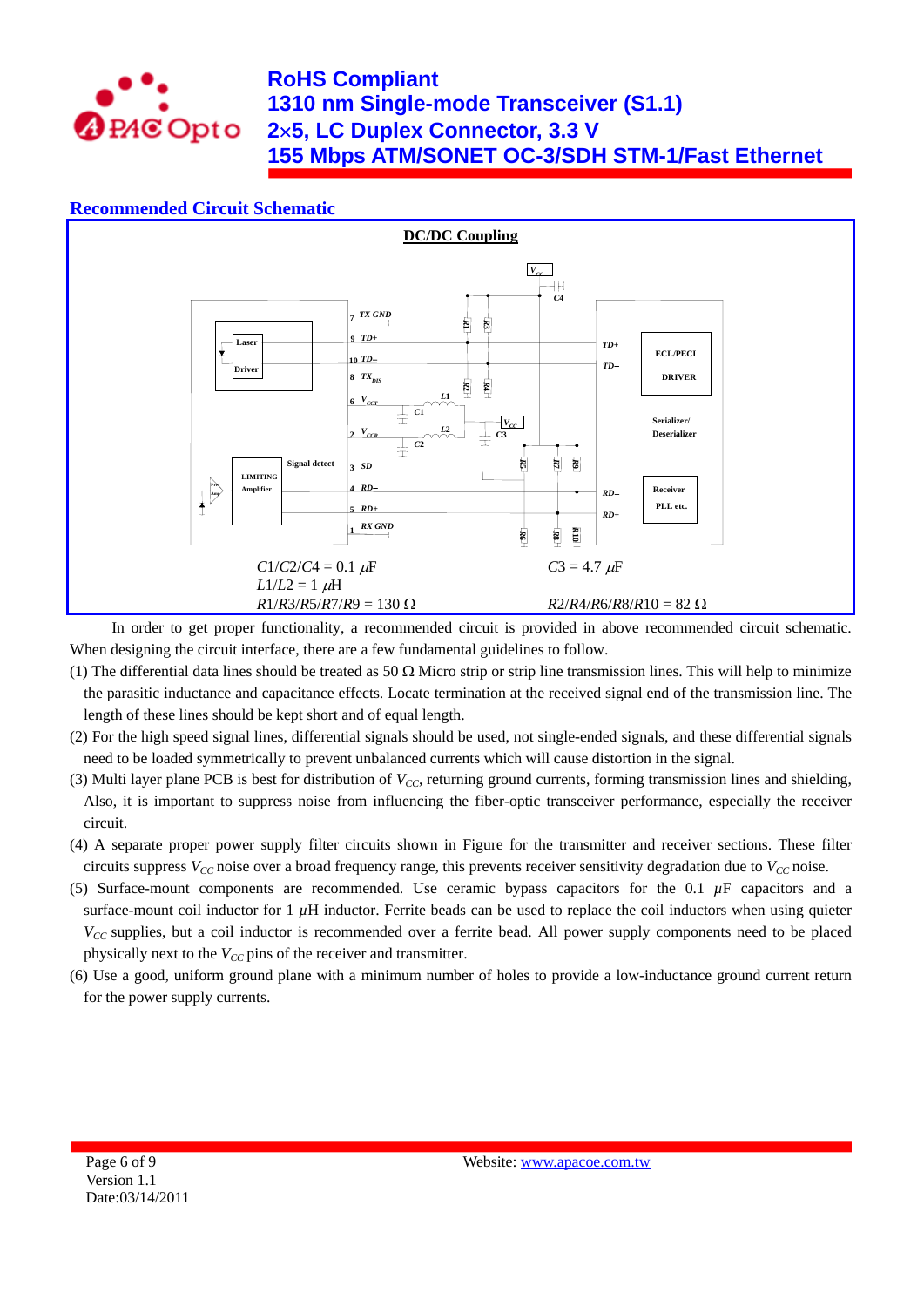

## **Drawing Dimensions**

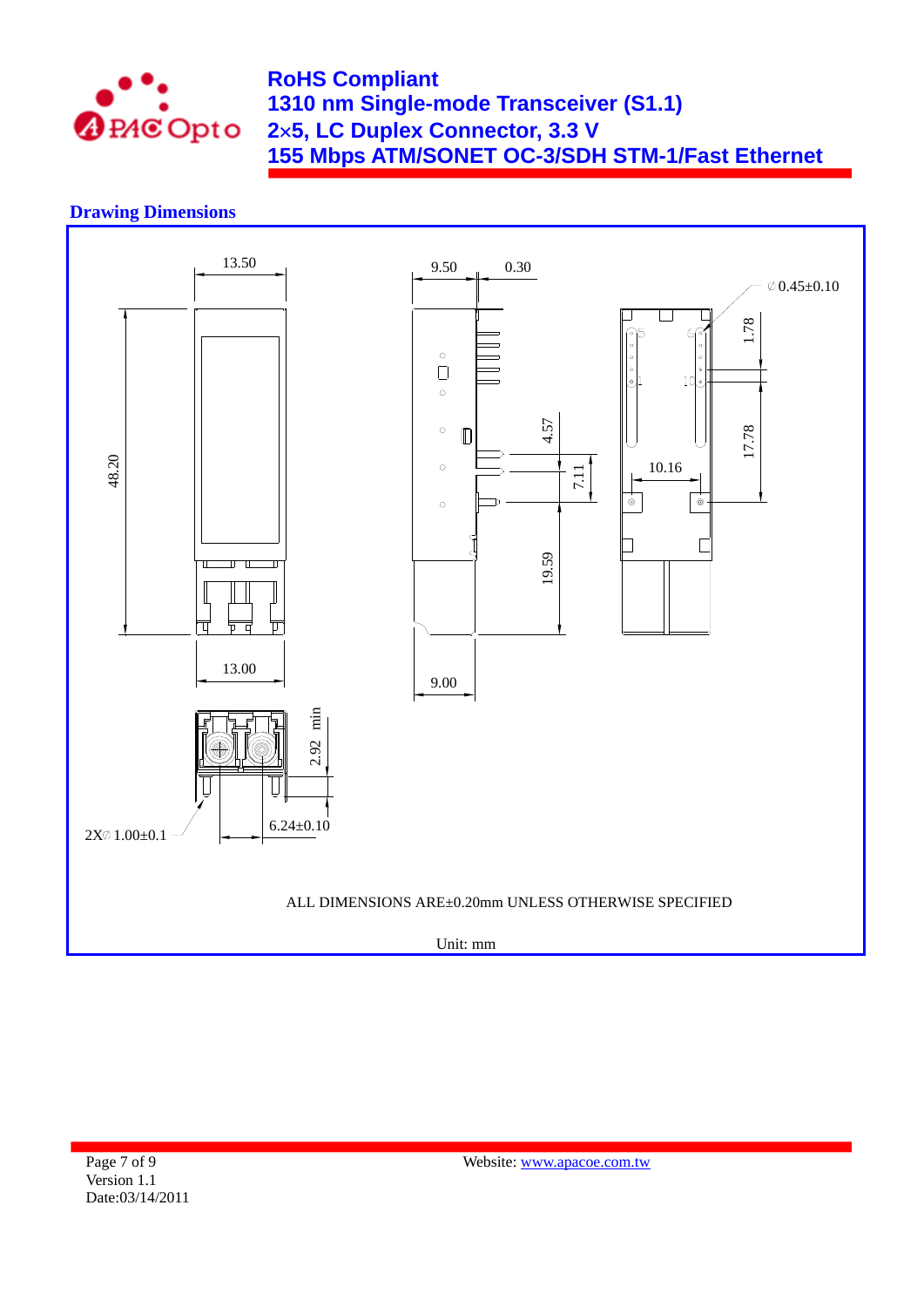

## **Recommended Board Layout Hole Pattern**



This transceiver is compatible with industry standard wave or hand solder processes. After wash process, all moisture must be completely remove from the module. The transceiver is supplied with a process plug to prevent contamination during wave solder and aqueous rinse as well as during handling, shipping or storage.

Solder fluxes should be water-soluble, organic solder fluxes. Recommended cleaning and degreasing chemicals for these transceivers are alcohol's (methyl, isopropyl, isobutyl), aliphatics (hexane, heptane) and other chemicals, such as soap solution or naphtha. Do not use partially halogenated hydrocarbons for cleaning/degreasing.